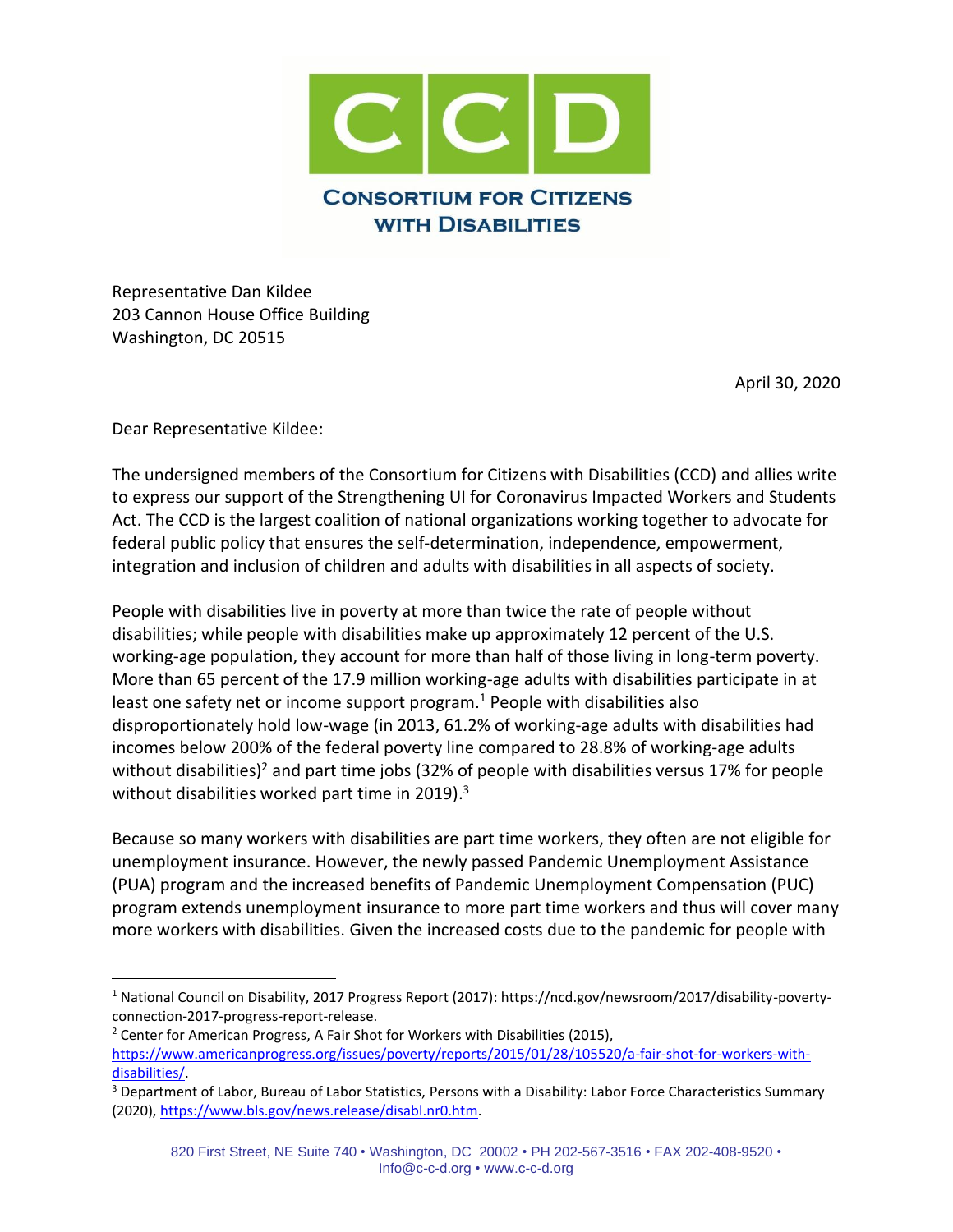disabilities who may have to self-isolate for longer due to pre-existing conditions, this improvement to the unemployment system is important and long needed.

However, unemployment benefits can impact eligibility for other means-tested programs, including the Supplemental Nutrition Assistance Program (SNAP) and Supplemental Security Income (SSI). SNAP provides millions of people with disabilities and their families with crucial food assistance. Compared to people without disabilities, people with disabilities and their families are significantly more likely to experience hunger and food insecurity.<sup>4</sup> With 95% of Americans under some form of a stay at home order and massive job loss, <sup>5</sup> SNAP and other means tested benefits have become all the more crucial for people with disabilities and their families. In addition, children with disabilities receiving SSI may face a reduction in benefits due to their parents' claims of unemployment, due to deeming rules that do not count unemployment the same as wages. Unemployment benefits may also complicate Medicaid eligibility for workers with disabilities who are attempting to work via SSI's work incentive programs, despite Congress' decision to disregard PUC compensation for the purposes of Medicaid and CHIP.

As Congress has done before in emergencies and disasters, it makes sense to exempt this emergency unemployment from all means-tested programs. We thank you for introducing the Strengthening UI for Coronavirus Impacted Workers and Students Act and urge Congress to pass this legislation to ensure that low-income workers with disabilities and low-income families with children with disabilities, and others will not have to choose between their Medicaid, SSI, SNAP, and UI in this time of crisis.

Sincerely,

American Physical Therapy Association Autistic Self Advocacy Network Center for Public Representation Community Legal Services of Philadelphia Council of State Administrators of Vocational Rehabilitation Easterseals Epilepsy Foundation Institute for Educational Leadership Justice in Aging National Alliance on Mental Illness National Association of Councils on Developmental Disabilities National Association of State Head Injury Administrators

<sup>4</sup> Carlson, Steven, Keith-Jennings, Brynne, and Chaudhry, Raheem (2017). SNAP Provides Needed Food Assistance to Millions of People with Disabilities. Washington, DC: Center on Budget and Policy Priorities.

https://www.cbpp.org/research/food-assistance/snap-provides-needed-food-assistance-to-millions-ofpeoplewith.

<sup>5</sup> Mervosh, S., Lu, D., & Swales, V. (2020, March 24). See Which States and Cities Have Told Residents to Stay at Home. Retrieved from [https://www.nytimes.com/interactive/2020/us/coronavirus-stay-at-home-order.html.](https://www.nytimes.com/interactive/2020/us/coronavirus-stay-at-home-order.html)